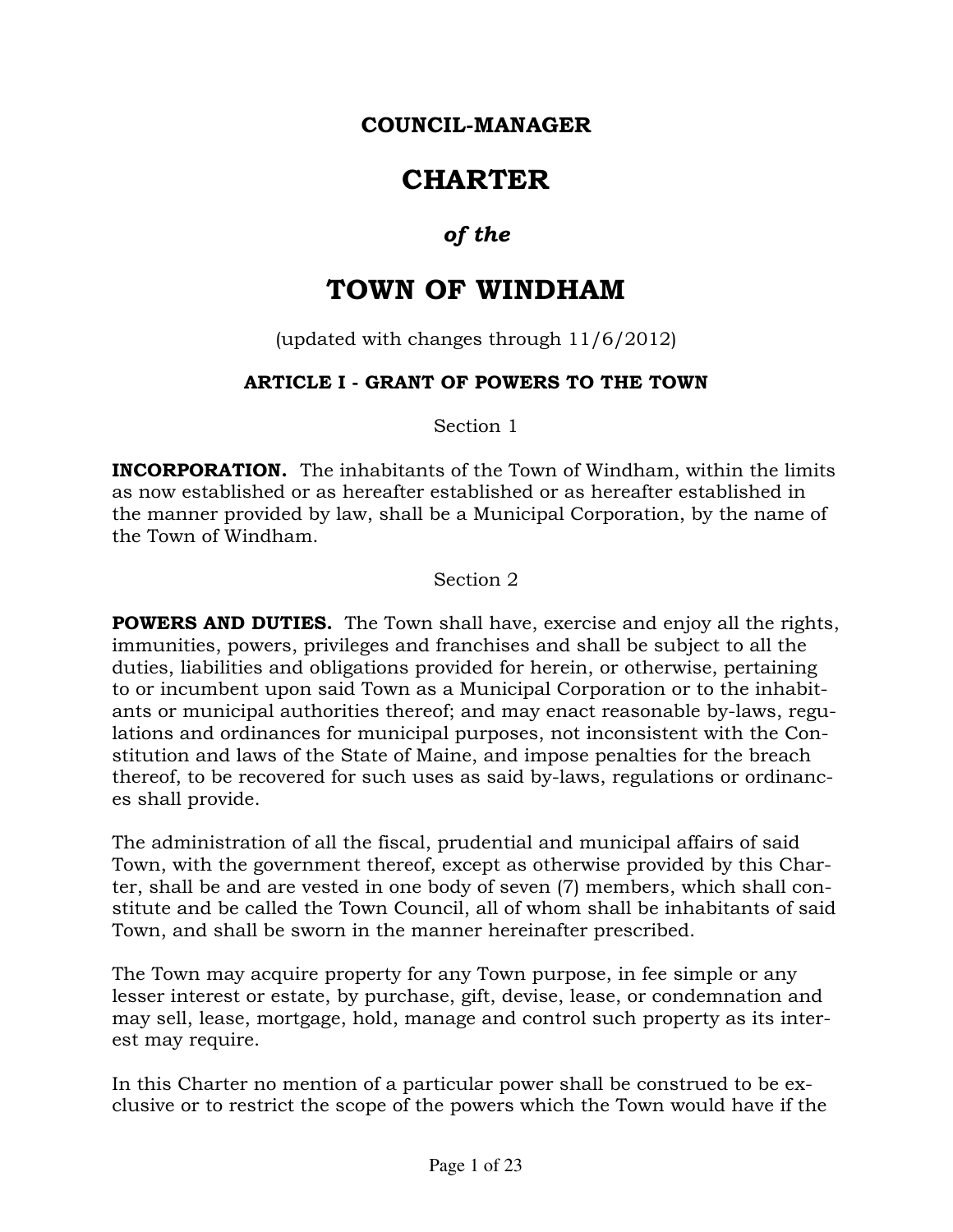particular power were not mentioned. The Charter shall be liberally construed to the end that the Town may have all the powers necessary or convenient for the conduct of its municipal affairs, including all powers the Town may assume pursuant to State laws and to the provisions of the State Constitution.

### Section 3

INTERGOVERNMENTAL RELATIONS. The Town may exercise any of its powers or perform any of its functions and may participate in the financing thereof, jointly or in cooperation, by contract or otherwise, with any one or more states or civil sub-divisions or agencies thereof, or with the United States or any agency thereof, in accordance with the terms of the Interlocal Cooperation Act and other statutory provisions.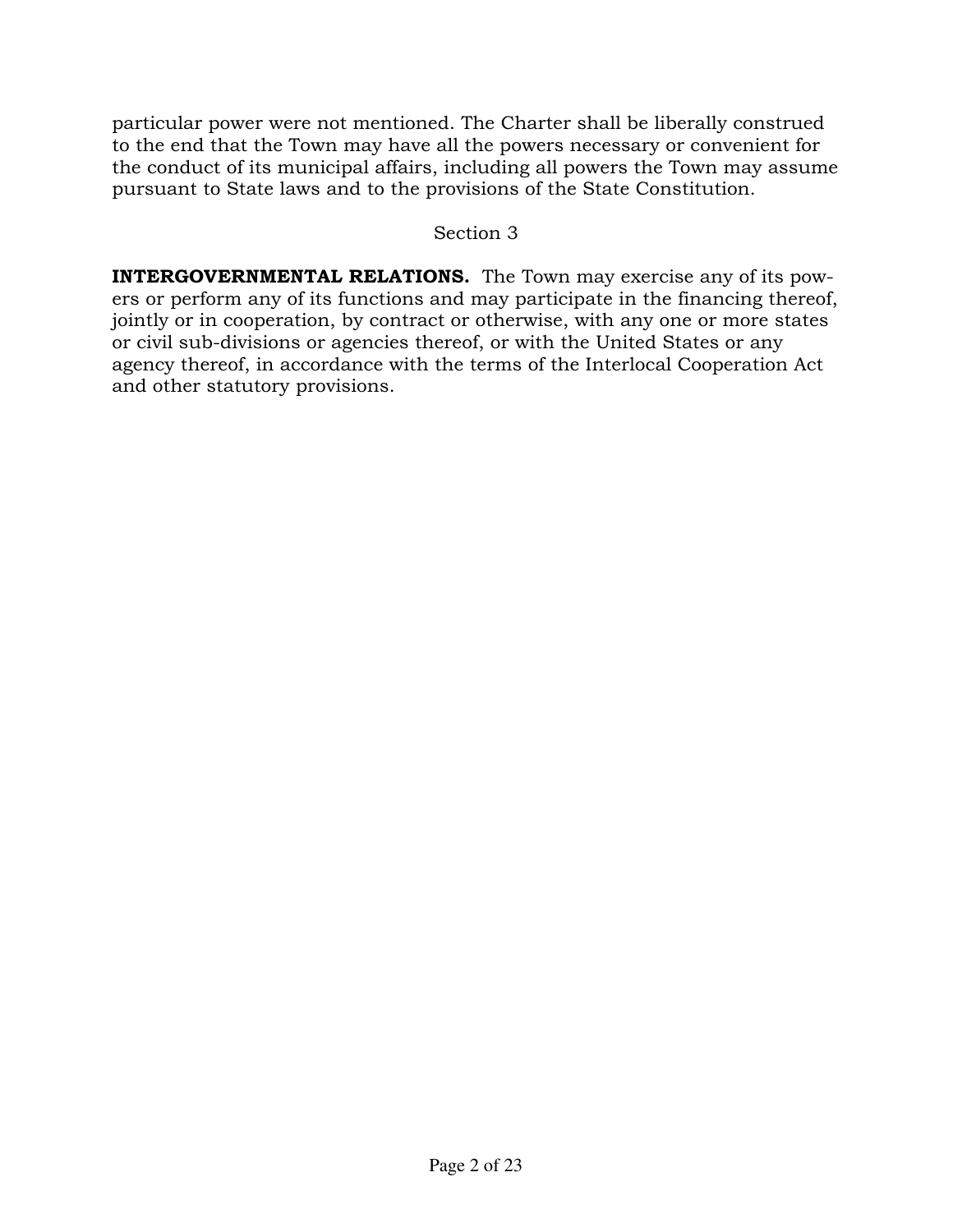### Article II - TOWN COUNCIL

Section 1

NUMBER, ELECTION, TERM. The Town Council, hereinafter called the "Council", shall be and constitute the municipal officers of the Town and shall be composed of seven (7) members, each of whom shall be elected by the registered voters of the entire Town.

"AREA REPRESENTATIVES". At least one member shall be a resident of each of the following areas of the Town at the time of their election and shall maintain residency in their respective areas for the duration of their terms of office:

North Windham shall consist of the area bounded on the South by the centerline of Routes 35 and115, on the East by the Town of Gray, on the North by the Towns of Raymond and Gray and on the West by the Town of Standish;

East Windham shall consist of the area bounded on the North by the centerline of Route 115 from its intersection with the Little Sebago Lake outlet to the Gray line, on the East by the Towns of Gray, Cumberland, Falmouth and Westbrook, on the West by the centerline of Route 302 from Westbrook to its intersection with the Varney Mill Road, thence by the centerline of the Varney Mill Road to its intersection with the Ditch Brook, thence by the thread of the Ditch Brook to Collins Pond, thence by the middle of Collins Pond to the Little Sebago Lake outlet and Route 115;

West Windham shall consist of the area bounded on the North by the centerline of Route 35, on the West by the Towns of Standish and Gorham, on the South by the centerlines of Gambo and Newhall Roads to the point of their intersection with Route 202 and on the East by the centerline of Route 202 from its intersection with the Newhall Road to its intersection with Route 302 and by the centerline of Route 302 from its intersection with Route 202 to its intersection with the Varney Mill Road, thence by the centerline of the Varney Mill Road to its intersection with the Ditch Brook, thence by the thread of the Ditch Brook to Collins Pond, thence by the middle of Collins Pond to the Little Sebago Lake outlet and Route 115;

South Windham shall consist of the area bounded on the Northeast by the centerline of Route 302 from the Westbrook line to its intersection with Route 202, on the Northwest by the Centerline of Route 202 from its intersection with Newhall Road to its intersection with Route 302, and by the centerlines of Gambo and Newhall Roads to their intersection with the Town line of Gorham and on the Southeast by the Town line of Westbrook to its intersection with Route 302.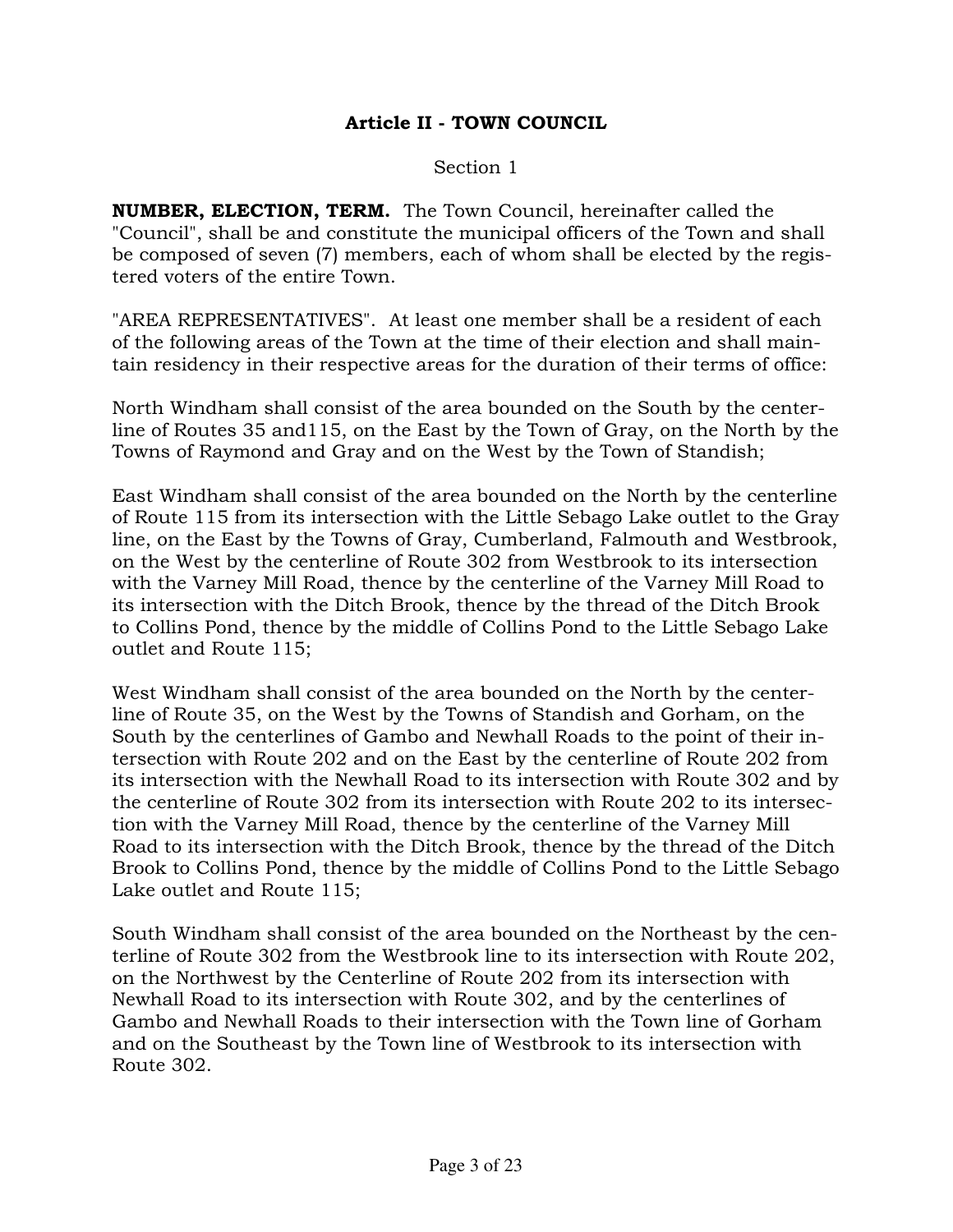"AT LARGE REPRESENTATIVES." Three (3) members shall be considered "At Large" who shall be residents of any section of the Town. Each member shall be elected for a term of three (3) years and until his successor is elected and qualified.

### Section 2

### QUALIFICATIONS, VACANCIES.

A. Councilors shall be qualified voters of the Town and shall reside in the Town during their term of office.

 B. Holding other office: Except where otherwise allowed by law, or pursuant to an agreement under the Interlocal Cooperation act, no Councilor shall hold other Town office or employment during the term for which they were elected to the Council, and no former Councilor shall hold any compensated appointive Town office or employment until one year after the expiration of the term for which they were elected to the Council.

 C. Forfeiture of office: A Councilor shall forfeit his/her office if he/she (1) lacks at any time during his/her term of office any qualification for the office prescribed by the Charter or by law, (2) violates any express prohibition of this Charter, (3) is convicted of a felony, [4] is convicted of any other crime or offense involving moral turpitude, or (5) fails to attend three (3) consecutive regular meetings of the Council, where votes will be taken, without being excused for due cause by the Council.

 D. Filling of vacancies: In case of a vacancy caused by death, resignation or other cause, the vacancy shall be filled at the next regular Municipal election for the unexpired term. The Council shall fill vacancies in its number occurring between regular Municipal elections, and the term of office of any member of the Council so chosen shall expire at the next Municipal election.

### Section 3

ENUMERATION OF POWERS. Without limitation of the foregoing, the Council shall have the power to:

 A. Appoint, on the affirmative vote of five (5) members, the Manager for an indefinite term and remove him/her by the same vote. At least thirty (30) days before such removal shall become effective, the Council shall, by the affirmative vote of five (5) members, adopt a preliminary resolution stating the reasons for the Manager's removal. The Manager may reply in writing and may request a public hearing, which shall be held not earlier than twenty (20) days not later than thirty (30) days after the filing of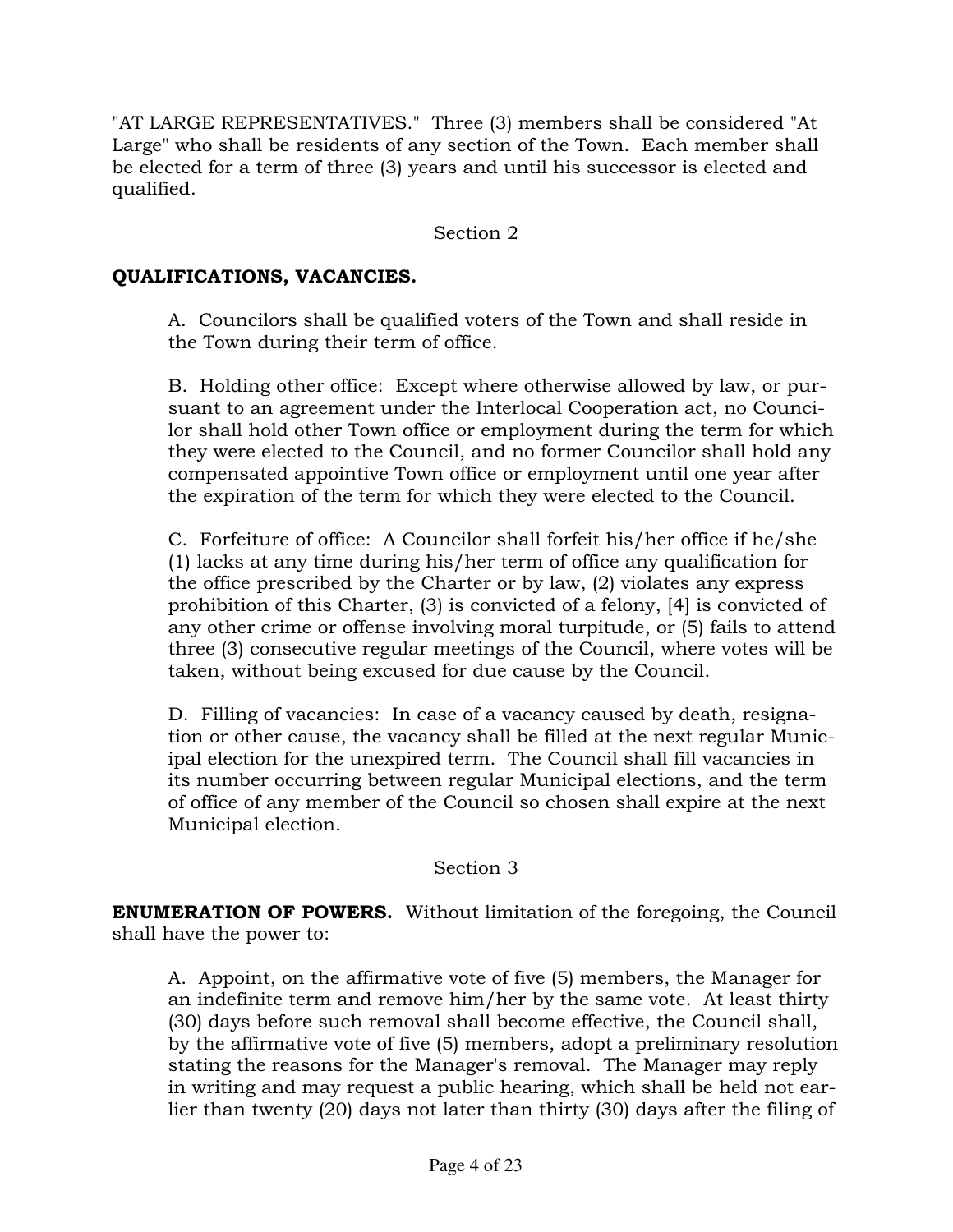such request. After such public hearing if one is requested, and after full consideration, the Council by the affirmative vote of five (5) members may adopt a final resolution of removal. By the preliminary resolution, the Council may suspend the Manager from duty, but the regular salary of the Manager shall continue to be paid to him/her during the period of suspension. However, in no case shall the Manager receive pay while on suspension or in any form of severance agreement, that, in total, exceeds three (3) month's salary.

 B. Appoint and remove on the affirmative vote of five (5) members, the Assessor and the Town Attorney who shall serve at the will of the Council; however, the Town Clerk shall be nominated and elected in the manner provided for in the nomination and election of Councilors and shall serve for two (2) years. All appointees of the Council shall serve at the will of the Council.

 C. Appoint the members of the Board of Assessment Review, the Planning Board, the Board of Zoning Appeals, and the membership of such advisory committees as the Council shall create, except that by ordinance the Council may make membership of any advisory committee elected.

 D. Create by ordinance, change and abolish offices, departments and agencies, other than the offices, departments and agencies established by this Charter. The Council by ordinance may assign additional functions or duties to offices, departments or agencies established by this Charter, but may not discontinue or assign to any other office, department or agency any function or duty assigned by this Charter to a particular office, department or agency. The Council may, however, where not prohibited by law, vest in the Town Manager all or part of the duties of any office under this Charter.

 E. The Council may make investigations into the affairs of the Town and the conduct of any Town department, office or agency.

 F. Adopt, reject, or modify and carry out plans proposed by the Planning Board.

 G. Approve an annual budget and recommend same to the Town Meeting, subject to the provisions of this Charter, and may appoint a Budget Committee to assist them in this duty.

H. Provide for an annual audit.

 I. Exercise all the legislative, financial, borrowing and other powers now or hereafter given by statute to inhabitants of towns acting in Town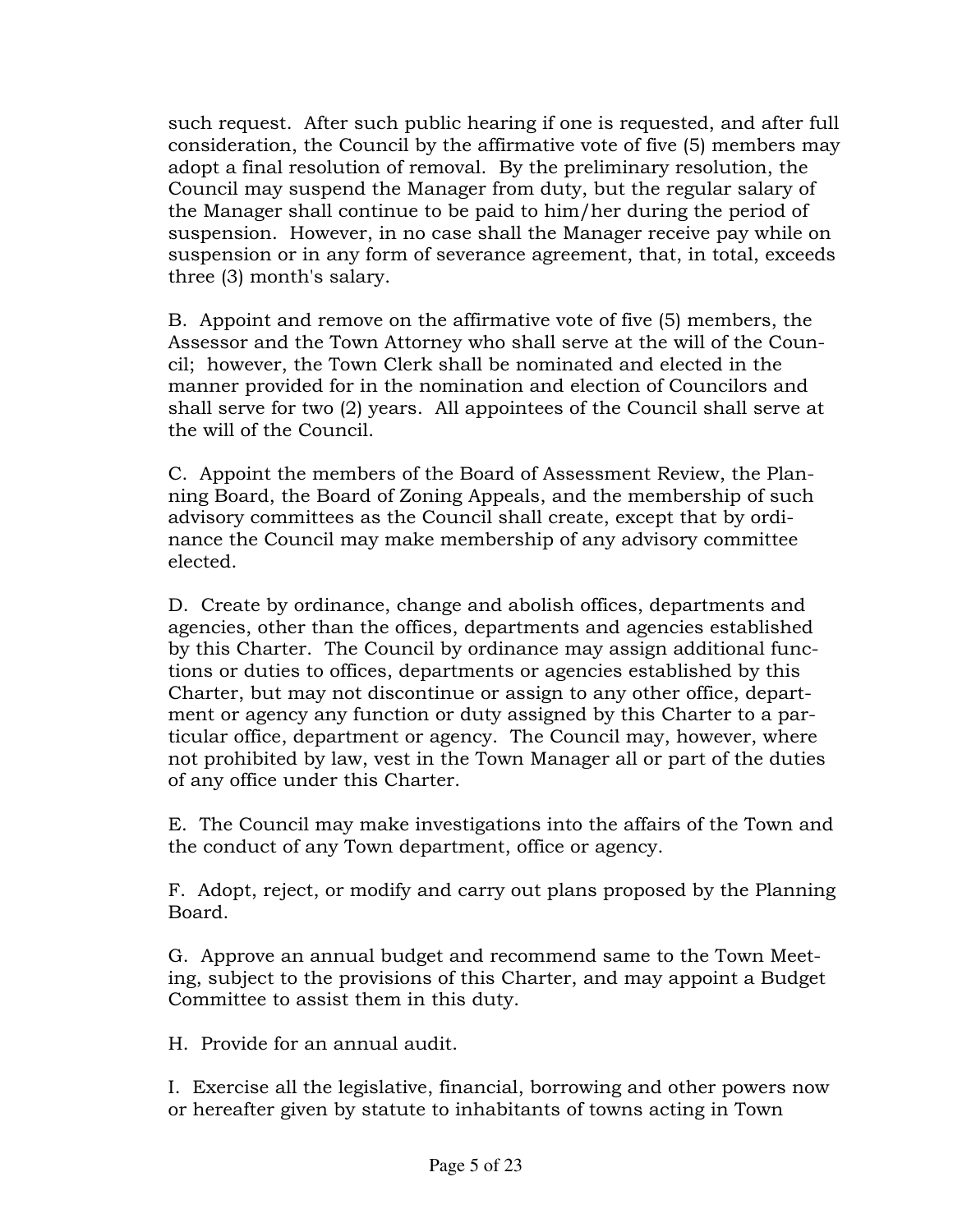Meeting except as otherwise provided herein, and also exercise all the powers now or hereafter given by statute to municipal officers of towns.

### Section 4

### COMPENSATION.

 A. Councilors shall receive twenty dollars (\$20) for each Council meeting attended, not to exceed in the aggregate of five hundred dollars (\$500) per year in full for their services and shall be paid quarterly. Such compensation may be changed by ordinance, but no such ordinance increasing the salary of members of the Town Council shall take effect during the then current municipal year.

 B. The Town Council by order shall fix the salaries of officials appointed by the Town Council, including the salary of the Town Manager.

 C. Salaries of the appointees of the Town Manager shall be fixed by the Town Manager subject to the approval of the Council.

 D. The Council may provide by order for the reimbursement of necessary and actual expenses of Town officers and officials in the exercise of their official duties.

### Section 5

INDUCTION OF COUNCIL INTO OFFICE. Councilors-elect shall be sworn to the faithful discharge of their duties by a Justice of the Peace, or by the Town Clerk, at the next regular or special Town Council meeting immediately following the regular Town elections, and a record made thereof.

### Section 6

COUNCIL TO JUDGE QUALIFICATIONS OF ITS MEMBERS. The Council shall be the judge of the election and qualifications of its members, but the decision of the Council in any such case shall be subject to review of the courts.

### Section 7

REGULAR MEETINGS. The Council shall meet regularly at least once a month. It shall also provide a method for calling special meetings. During each meeting there shall be opportunity for public discussion by the Council upon each item on the agenda. There shall be an opportunity for the public to speak on each item before a vote is taken by the Council.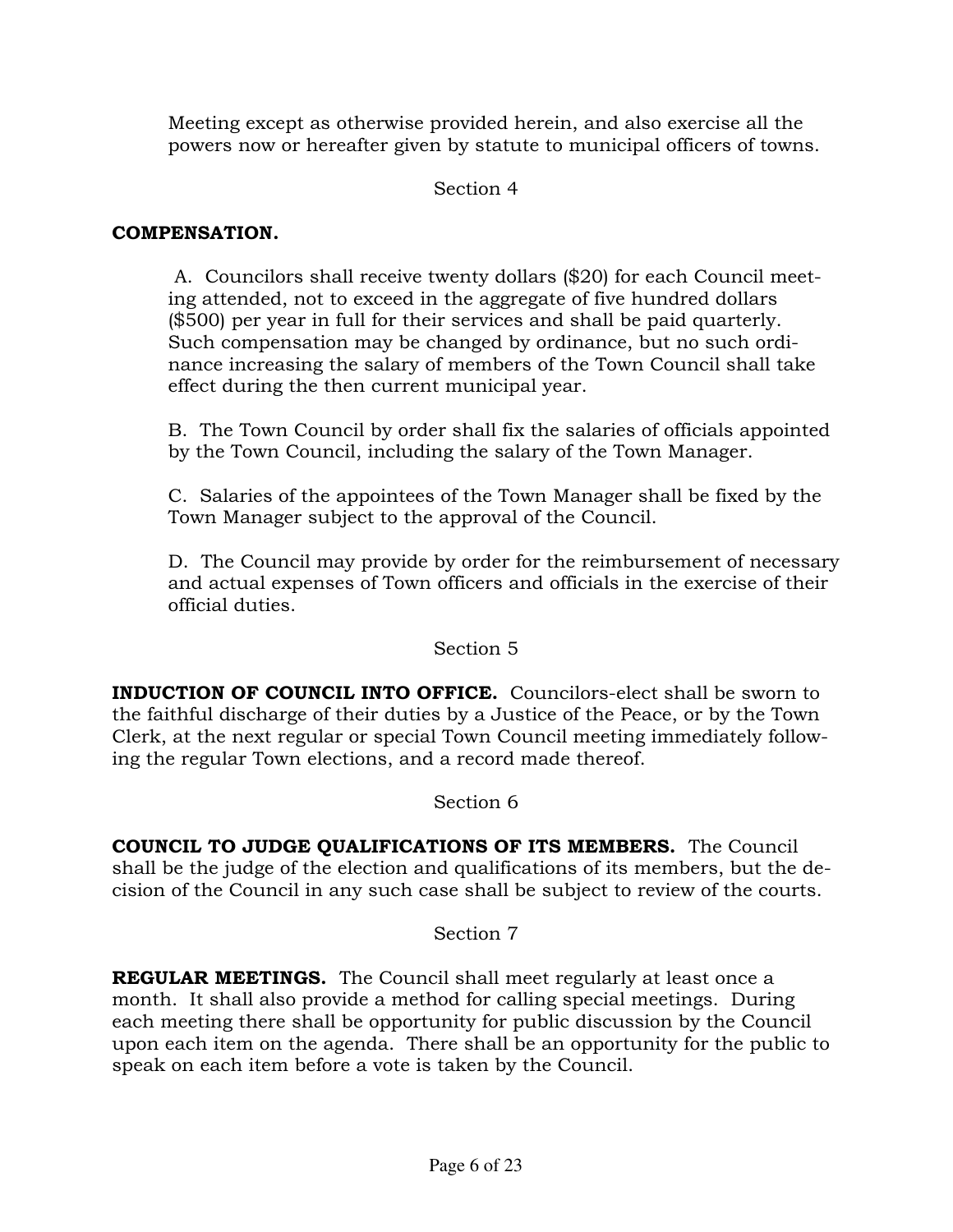### Section 8

RULES OF PROCEDURE; JOURNAL. The Council shall determine its own rules and order of business. It shall keep a record of its proceedings and the record shall be open to public inspection.

#### Section 9

**THE PRESIDING OFFICER.** At the first meeting after the regular Municipal election, the Council shall elect from among its members, officers of the Town who shall have the titles of Chair and Vice-Chair each of whom shall serve at the pleasure of the Council. The Chair shall preside at meetings of the Council, and shall be recognized as head of the Town Government for all ceremonial purposes, and by the Governor for purposes of military law, but shall have no administrative duties. The Vice-Chair shall act as Chair in the absence of the Chair. The Chair and the Vice-Chair shall be entitled to vote on all questions.

#### Section 10

QUORUM. A majority of the Council shall constitute a quorum for the transaction of business. At least four (4) votes shall be registered in favor of passage of an ordinance, order or resolution. A smaller number may adjourn from time to time. At least twenty-four (24) hours notice of the time and place of holding such adjourned meeting shall be given to all members who were not present at the meeting from which adjournment was taken.

Section 11

### ORDINANCES IN GENERAL.

 A. FORM: Every proposed ordinance shall be introduced in writing and in the form required for final adoption. The enacting clause shall be "The Town of Windham hereby ordains...".

 B. PROCEDURE: A proposed ordinance may be introduced by any member at any regular or special meeting of the Council. Upon introduction of any ordinance, the Secretary to the council shall distribute a copy to each Council member and to the Town Manager; shall file a reasonable number of copies in the office of the Clerk and such other public places as the Council may designate. A notice setting out the time and place for a public hearing shall be given at least seven (7) days in advance by publication in a newspaper, as defined by relevant Maine statute (1 M.R.S.A. §601 or its successor, as amended), having a general circulation in said Town before any ordinance shall be passed, but nothing herein shall be deemed to require publication of the ordinance itself. The public hearing may be held separately or in connection with a regular or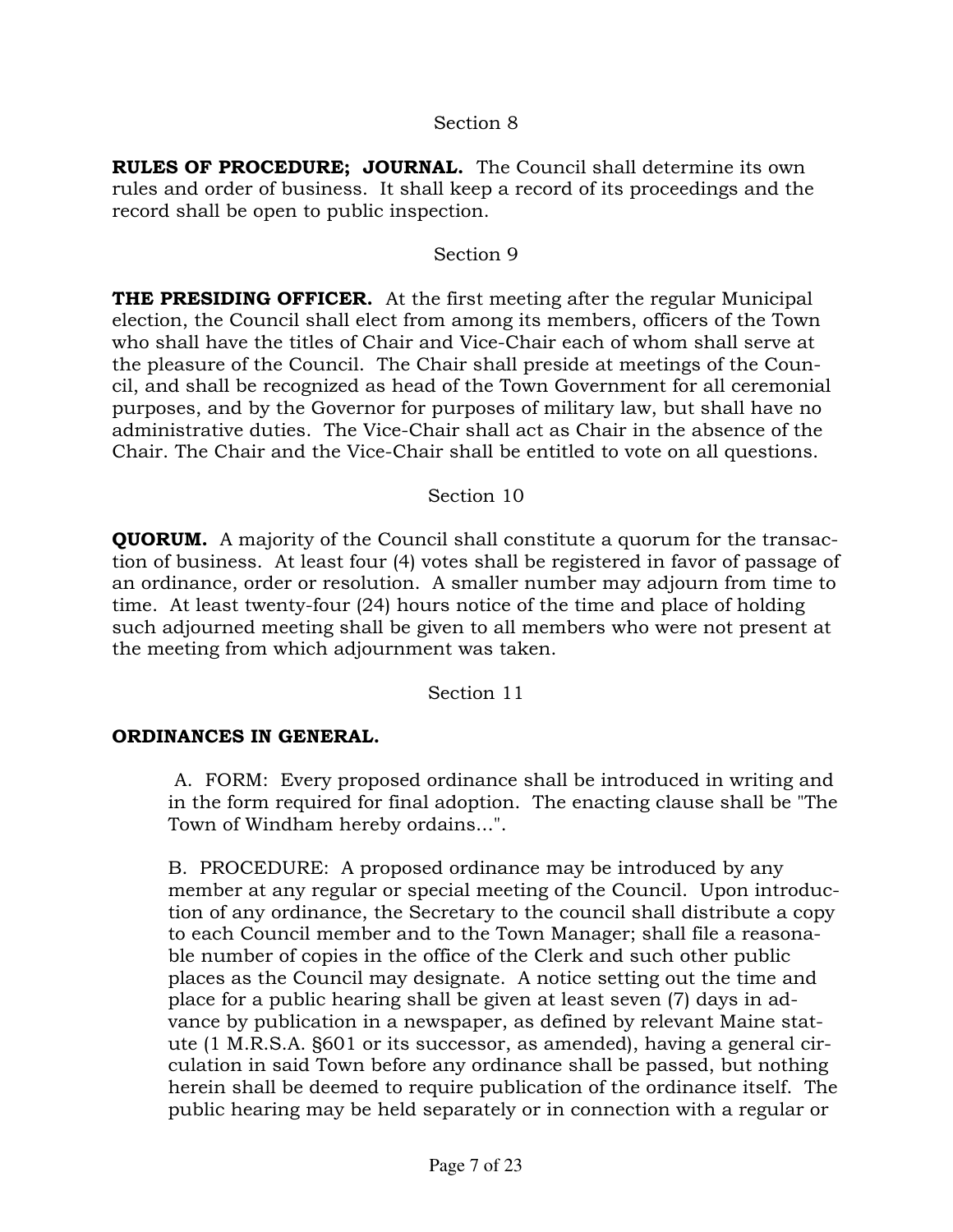special Council meeting and may be adjourned from time to time. All persons interested shall have a reasonable opportunity to be heard. After the hearing the Council may adopt the ordinance with or without amendment or reject it; but if it is amended as to any matter of substance, the Council may not adopt it until the ordinance or its amended sections have been subjected to all the procedure hereinbefore required in the case of a newly introduced ordinance.

 C. EFFECTIVE DATE: Except as otherwise provided in this Charter, every adopted ordinance shall become effective at the expiration of thirty (30) days after adoption or at any later date specified therein.

 D. EMERGENCY ORDINANCES: To meet a public emergency affecting life, health, property or the public peace, the Council may adopt one or more emergency ordinances. An emergency ordinance may be adopted with or without amendment or rejected at the meeting at which it is introduced, but the affirmative vote of at least the majority plus one member shall be required for adoption. After its adoption the ordinance shall be posted in three public places. It shall become effective upon adoption or at such later time as it may specify. Every emergency ordinance except one authorizing the issuance of emergency notes shall stand repealed as of the sixty-first (61st) day following the date on which it was adopted, but this shall not prevent reenactment of the ordinance in the manner specified in this section if the emergency still exists. An emergency ordinance may also be repealed by adoption of a repealing ordinance in the same manner specified in this section for adoption of emergency ordinances.

### Section 12

### TOWN CLERK.

 A. The Town Clerk shall perform those duties established by law and shall act as Secretary of council, and shall keep a public record of all proceedings of the Council, including all roll call votes. The Town Clerk shall be a resident of the Town.

 B. Statutory fees collected by the Town Clerk shall be turned over to the Town.

C. The Council shall set the salary of the Town Clerk.

### Section 13

INDEPENDENT ANNUAL AUDIT. Prior to the end of each fiscal year, the Council shall designate the State Department of Audit or private certified pub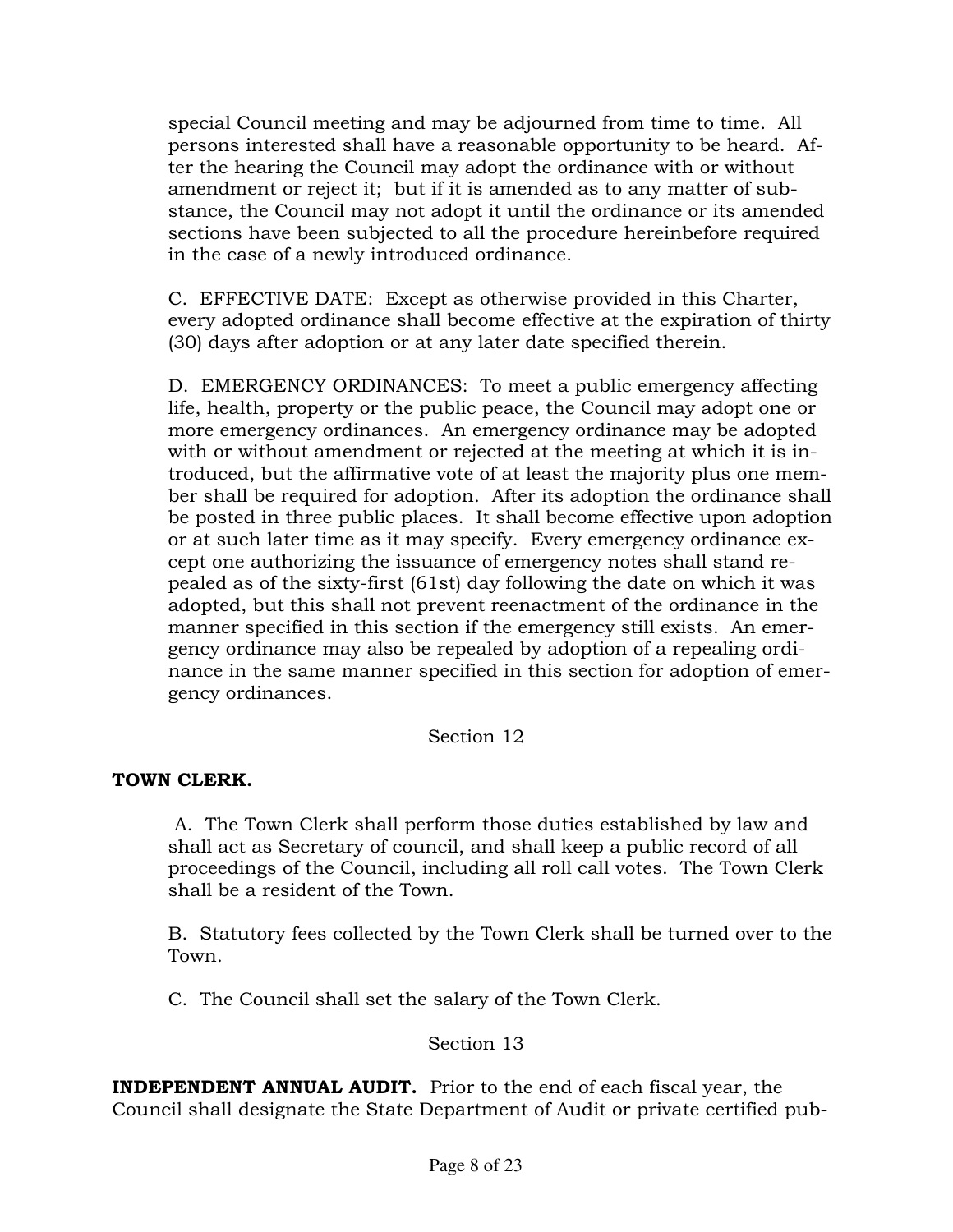lic accountants who, as of the end of the fiscal year, shall make an independent audit of accounts and other evidences of financial transaction of the Town Government and shall submit their report to the Council and the Town Manager. Such accountants shall not maintain any accounts or records of the Town business, but shall post-audit the books and documents kept by any office, officer, department or agency of the Town Government.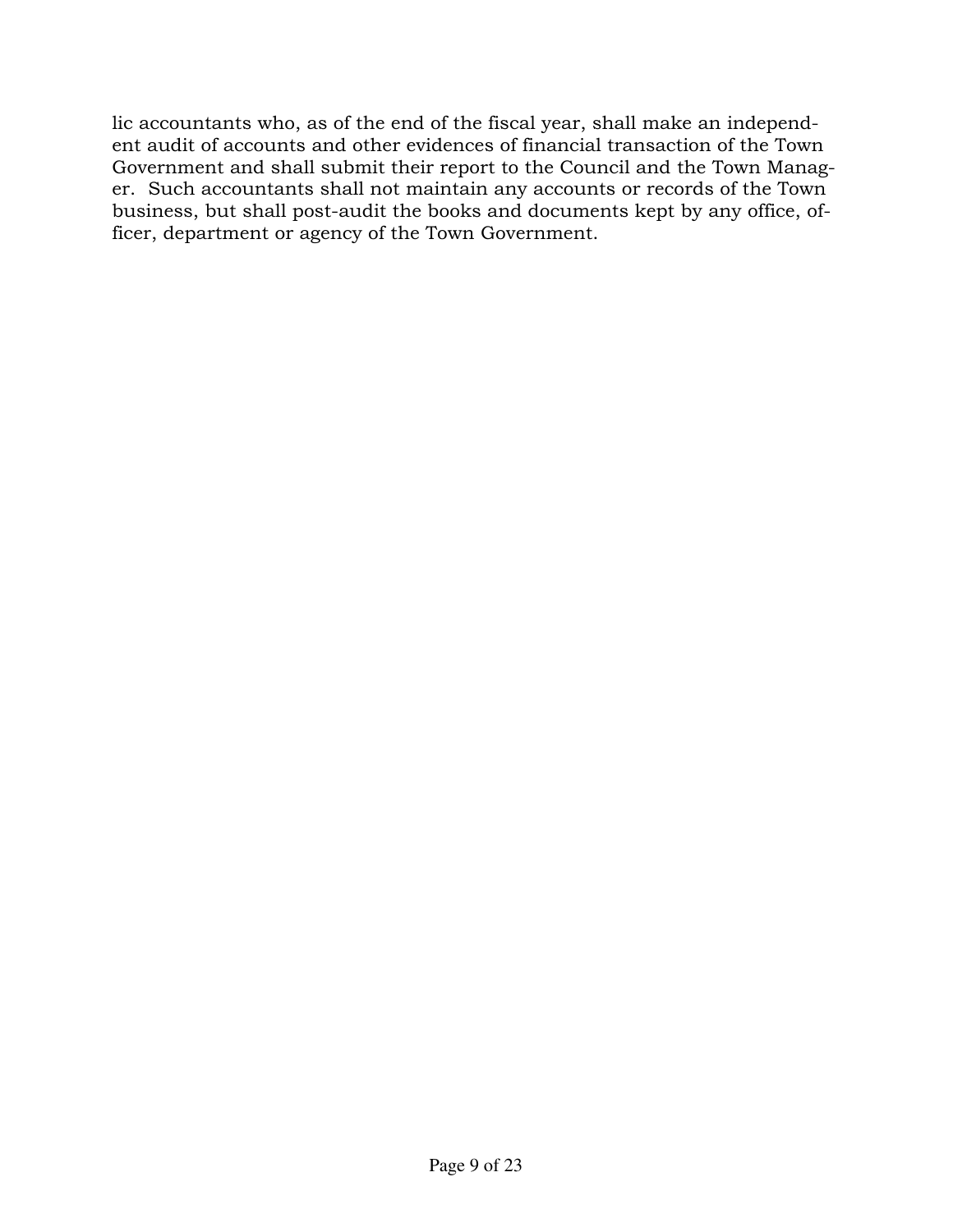#### Article III - TOWN MANAGER

Section 1

TOWN MANAGER, QUALIFICATIONS. The Town Manager shall be chosen by the Council solely on the basis of his/her character and his/her executive and administrative qualifications with special reference to his/her actual experience in, or his/her knowledge of, accepted practice in respect to the duties of his/her office as hereinafter set forth. At the time of his/her appointment, the Town Manager need not be a resident of the Town or State.

#### Section 2

POWERS AND DUTIES OF TOWN MANAGER. The Town Manager shall be the Chief Administrative Officer of the Town. The Town Manager shall be responsible to the Council for the administration of all Town affairs placed in the Town Manager's charge by or under this Charter or by direction of the Council. The Town Manager shall have the following powers and duties:

 A. The Town Manager shall be Tax Collector, Town Treasurer, Overseer of the Poor, and shall have and exercise all powers and perform all the duties conferred or imposed by law upon said respective officers. No Councilor shall receive appointment to the office of Town Manager during the term for which they shall have been elected, nor within one year after the expiration of their term, nor shall any member of the Council act in that capacity. The Town Manager shall give bond for the faithful discharge of his/her duties to the Town of Windham in such sum as the Council shall determine and direct, and with surety or sureties to be approved by the Council. The premium on the Town Manager's bond shall be paid by the Town.

1) The Town Manager shall appoint and remove statutory officers and department heads, including but not limited to Chief of the Police Department, Fire/Rescue Chief and Director of Public Works subject to confirmation by the Council; and all other administrative officers and Town employees, except as the Town Manager may authorize the head of a department or office to appoint or remove subordinates in such department or office and except as otherwise provided by law, by this Charter, or by personnel rules adopted pursuant to this Charter.

2) The Town Manager shall direct and supervise the administration of all departments, offices and agencies of the Town, except as otherwise provided by this Charter or by law.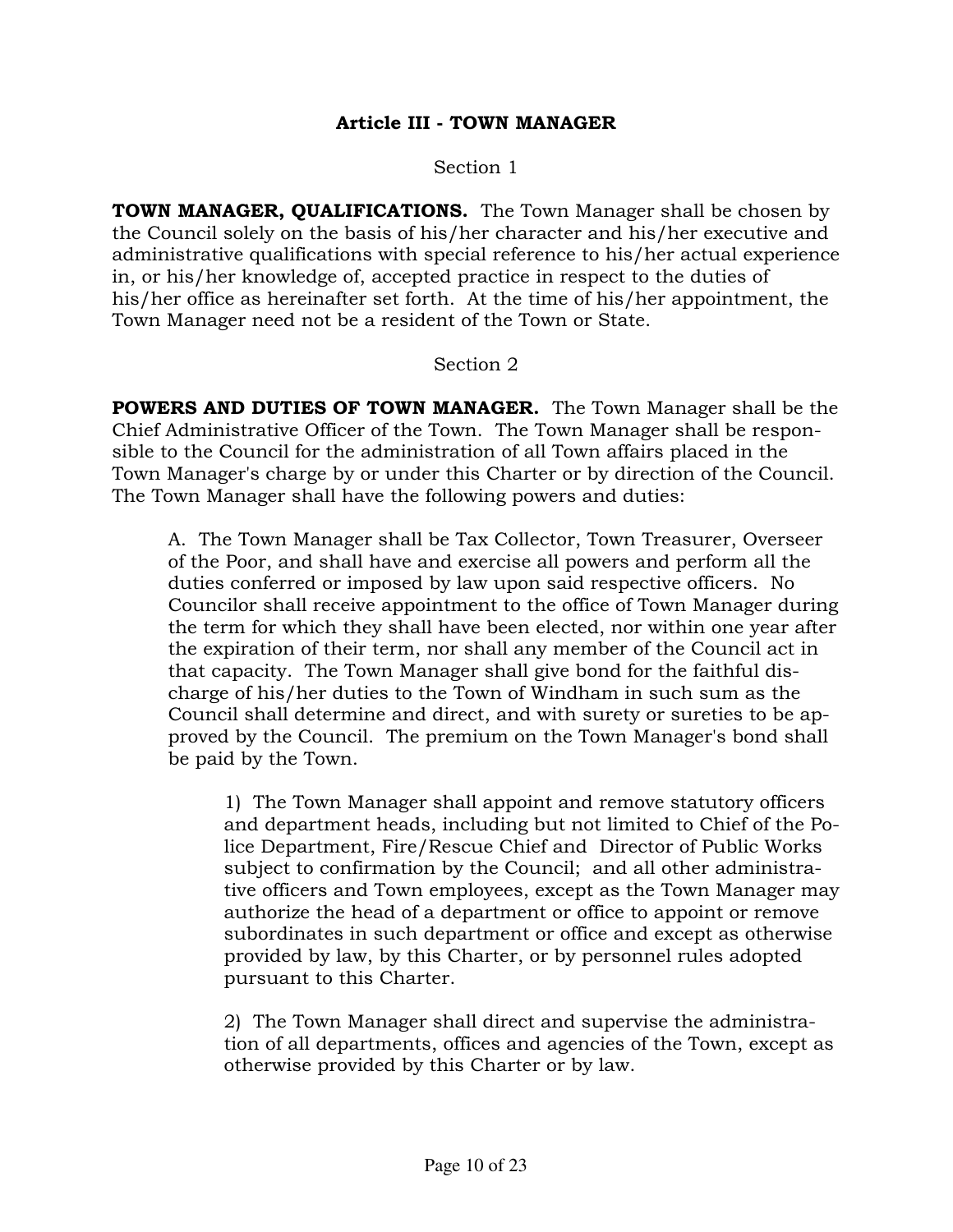3) The Town Manager or his/her designee shall attend Council meetings, except when the Town Manager's removal is being considered, and shall have the right to take part in discussions but may not vote.

4) The Town Manager shall see that all laws, provisions of this Charter and acts of the Council, subject to enforcement by the Town Manager or by officers subject to the Town Manager's direction and supervision, are faithfully executed.

5) The Town Manager shall prepare and submit the annual budget and capital program to the Council and be responsible for its administration after adoption.

6) The Town Manager shall submit to the Council and make available to the public a complete report on the finances and administrative activities of the Town as of the end of each fiscal year, and cause such annual Town Report to be published and made available to the public as promptly as possible after the close of the fiscal year.

7) The Town Manager shall prepare and submit to the Council such reports and shall perform such duties as the Council may require, shall keep the Council advised of the financial condition and future needs of the Town, and shall make such recommendations to the Council concerning the affairs of the Town as the Town Manager deems desirable.

8) The Town Manager shall assist, insofar as possible, residents and taxpayers in discovering their lawful remedies in cases involving complaints of unfair vendor, administrative and governmental practices.

9) The Town Manager shall act as purchasing agent for all departments of the Town and provide for cooperative purchasing arrangements where feasible, and shall submit to competitive bids any transaction in excess of the amount set by order of the Council.

10) The Town Manager shall prepare an Administrative Code, submit it to the Council and be responsible for its administration after adoption by the Council.

11) COUNCIL NOT TO INTERFERE IN APPOINTMENTS OR REMOVALS. Neither the Council nor any of its members shall direct or request the appointment of any person to or his removal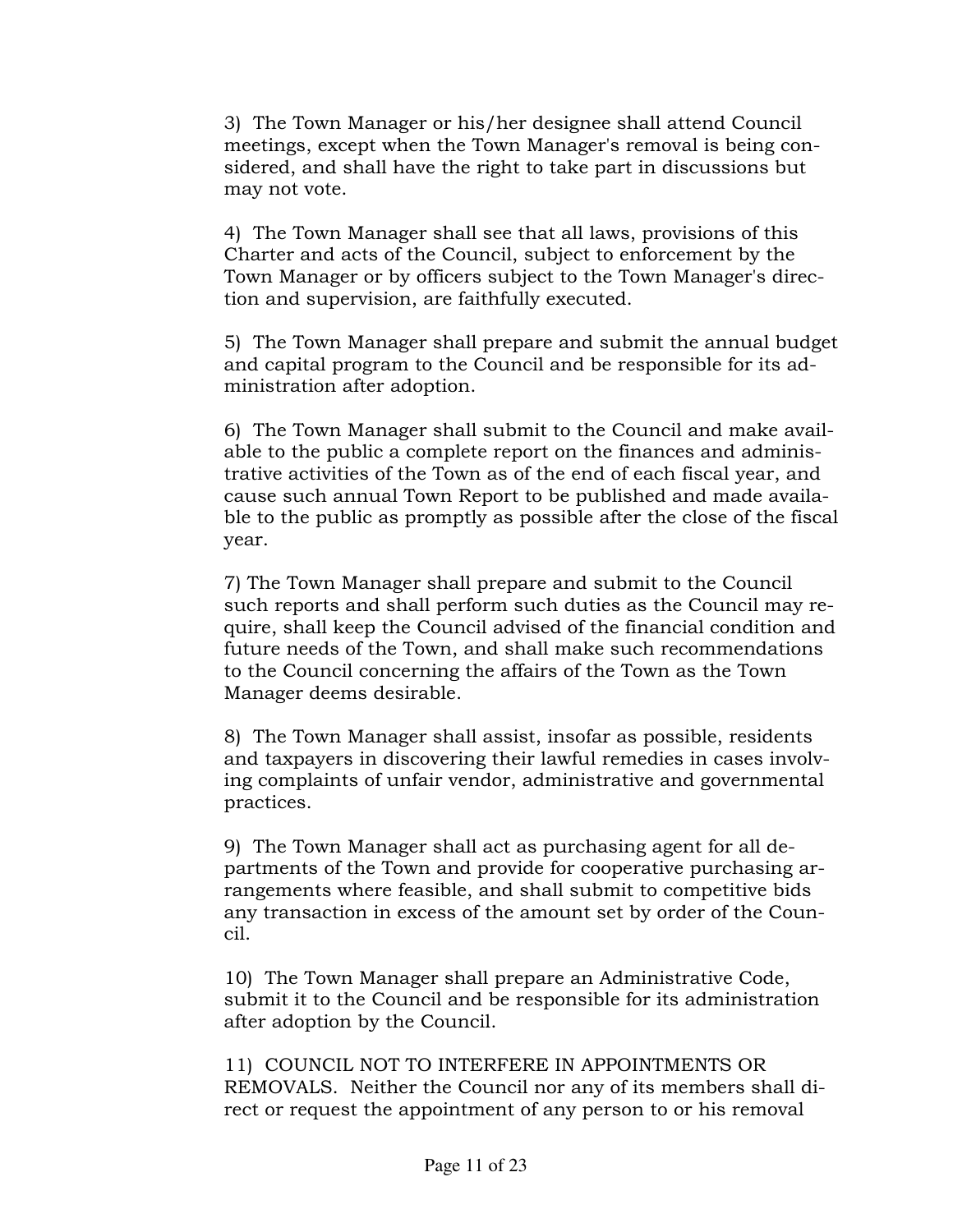from office by the Manager or by any of his subordinates. Except for the purpose of inquiry, the Council and its members shall deal with the administrative service solely through the Manager and neither the Council nor any member thereof shall give orders to any subordinates of the Manager, either publicly or privately.

12) VACANCY IN OFFICE OF TOWN MANAGER. During any vacancy in the office of Town Manager, and during the absence or disability of the Town Manager, the Council shall designate a properly qualified person, not a member of the Council, to perform the duties of Manager and fix his/her compensation. While so acting, he/she shall have the same powers and duties as those given to and imposed on the Town Manager. Before entering the Town Manager's duties, he/she shall give bond to the Town of Windham in a sum and with surety or sureties to be approved by the Council. The premium on said bond shall be paid by the Town.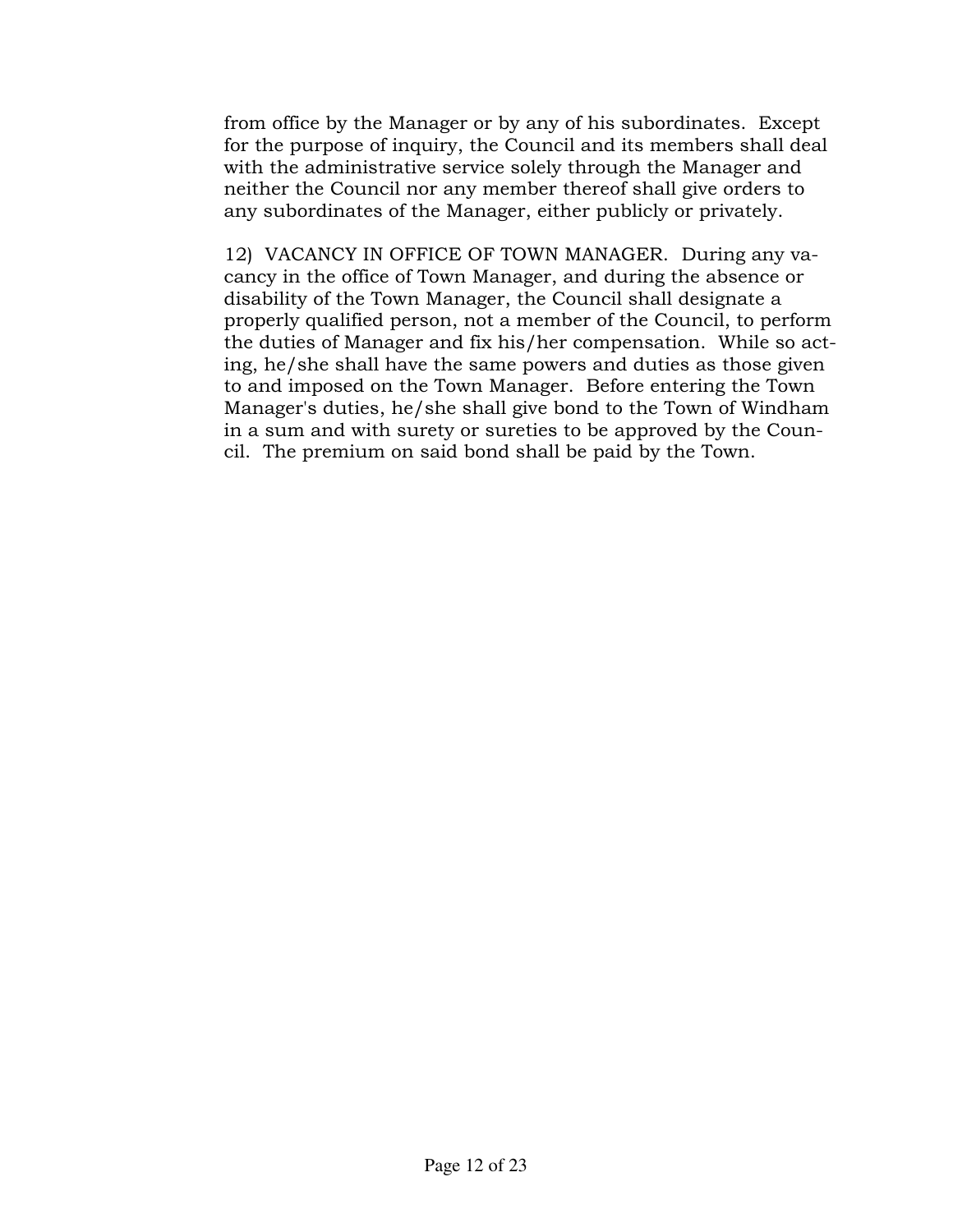### Article IV - DEPARTMENT OF EDUCATION

(superseded by consolidation of the Windham and Raymond school departments pursuant to 20-A MRSA Chapter 103-A, effective July 1, 2009)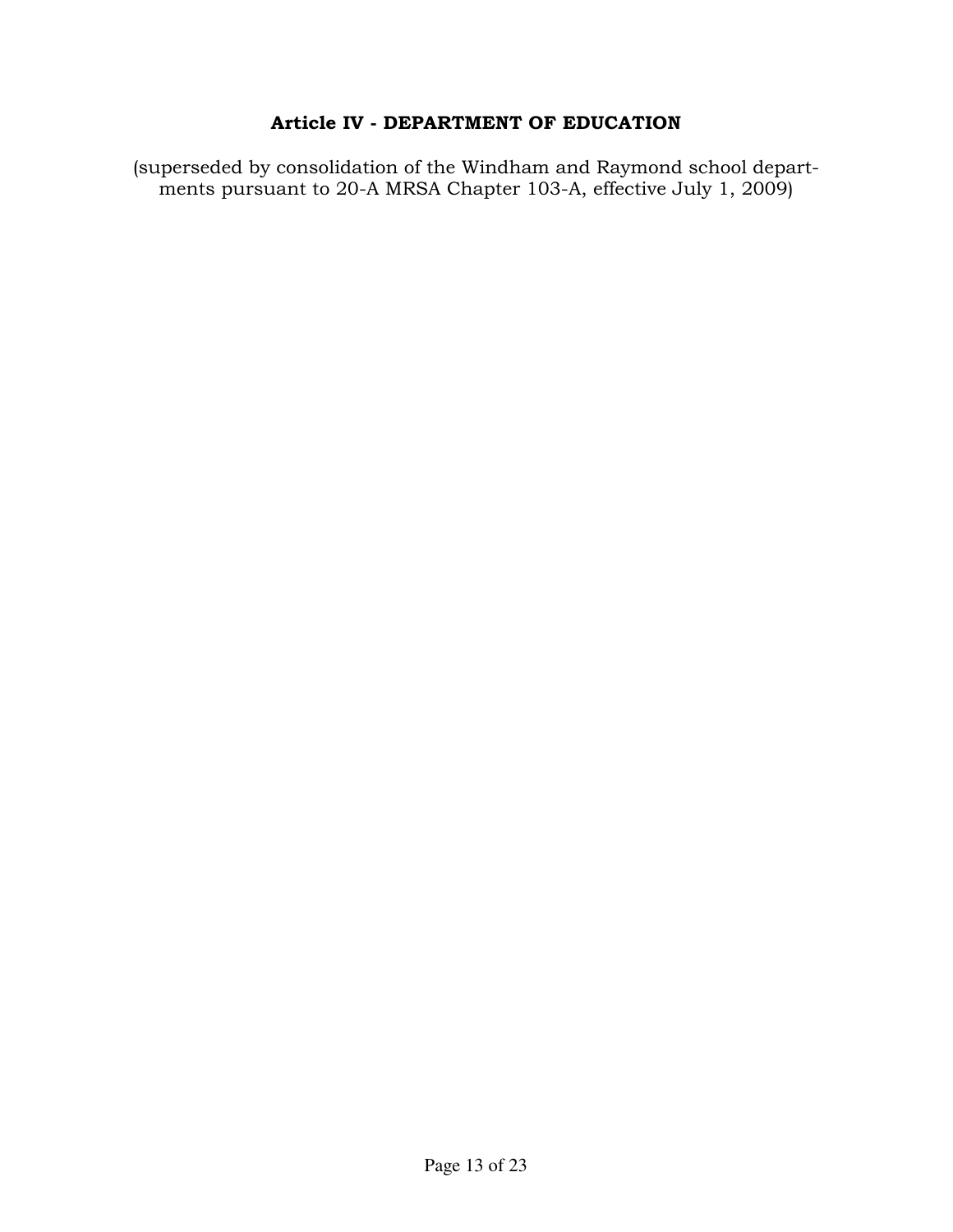### ARTICLE V - BUDGET

#### Section 1

#### FISCAL YEAR.

 A. The fiscal year of the Town Government shall begin the first day (1st) of July and shall end on the thirtieth (30th) day of June, or such other fiscal year as the Council may decide. Such fiscal year shall constitute the budget and accounting year as used in the Charter. The term "budget year" shall mean the fiscal year for which any particular budget is adopted and in which it is administered.

 B. The credit of the Town shall in no manner be loaned to any individual, association or corporation, except as provided by law.

#### Section 2

PREPARATION AND SUBMISSION OF THE BUDGET. The Town Manager, not less than ninety (90) days prior to the beginning of the new fiscal year, shall submit to the Council a budget and an explanatory budget message. The budget authority of the Council shall be limited to the final determination of the total appropriation to be made to each of the several offices, departments and agencies of the Town.

This budget shall contain:

A. Exact statement of the Financial condition of the Town.

 B. An itemized statement of appropriations recommended for current expenses, with comparative statements in parallel columns of estimated expenditures for the current year and actual expenditures for the next preceding fiscal year. An increase or decrease in any item shall be noted.

 C. Proposed capital expenditures during the ensuing fiscal year detailed by offices, departments and agencies when practicable and the proposed method of financing each such capital expenditure.

 D. An itemized statement of estimated revenue from all sources, other than taxation, and a statement of taxes required, comparative figures from current and next preceding year.

E. Such other information as may be required by the Council.

Section 3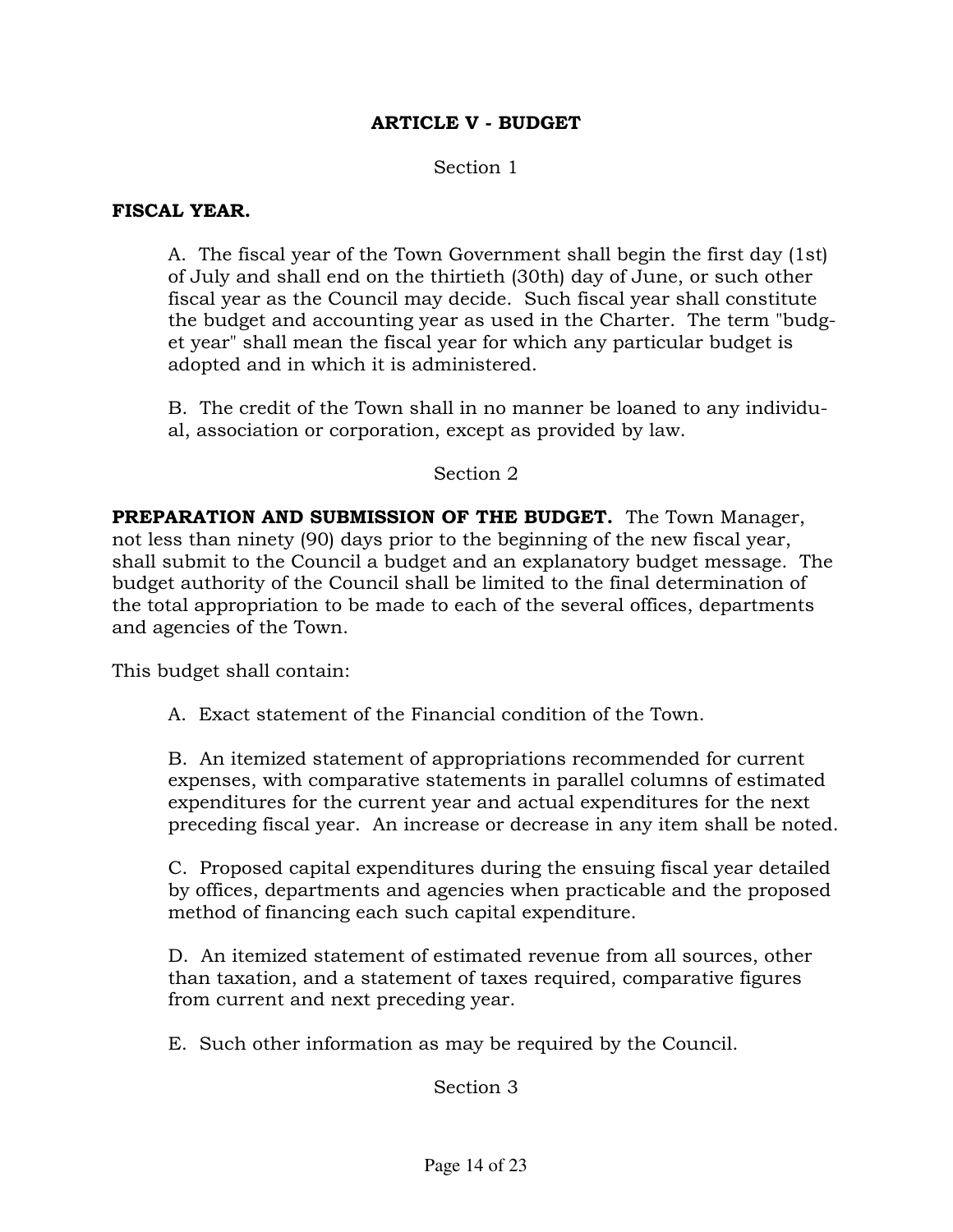### CAPITAL PROGRAM.

A. SUBMISSION TO COUNCIL. The Manager, with the assistance of the Planning Board, shall prepare and submit to the Council a five (5) -year capital program at least three (3) months prior to the final date for submission of the budget.

B. CONTENTS. The Capital Program shall include:

1) A clear general summary of its contents;

 2) A list of all capital improvements which are proposed to be undertaken during the five (5) fiscal years next ensuing, with appropriate supporting information as to the necessity for such improvements;

 3) Cost estimates, method of financing and recommended time schedules for each improvement; and

 4) The estimated annual cost of operating and maintaining the facilities to be constructed or acquired.

The above information may be revised and extended each year with regard to capital improvements still pending or in process of construction or acquisition.

### Section 4

The proposed budget prepared by the Manager shall be reviewed by the Council which shall acknowledge receipt of the budget with or without amendments. The complete Town budget as received or as amended by the Council shall be printed and distributed and the Council shall fix the time and place for holding a public hearing on the budget, and shall give a public notice of such hearing as provided in this Charter. The Council, after holding the public hearing, shall then review the budget and recommend it with or without change to the annual Town Meeting, no later than thirty (30) days prior to the beginning of the new fiscal year.

In the event the Council shall fail to approve the budget at least thirty (30) days prior to the beginning of the new fiscal year, the budget as presented by the Manager, shall become the budget recommended to the annual town meeting.

Section 5

BUDGET ESTABLISHES APPROPRIATION. From the date of adoption of the budget, the several amounts stated therein as proposed appropriations shall be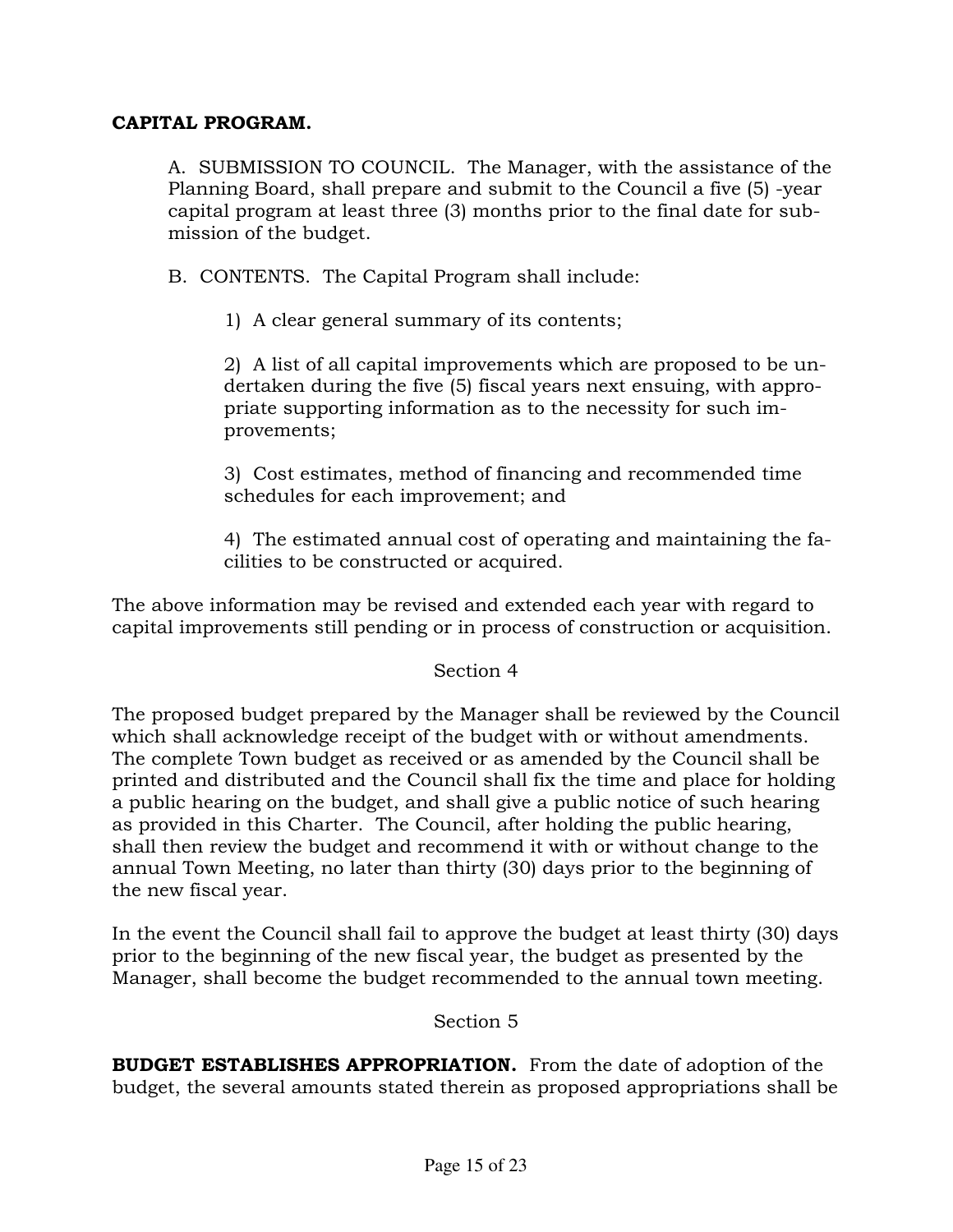and become appropriated to the several agencies and the purposes therein named.

### Section 6

### BUDGET ESTABLISHES AMOUNT TO BE RAISED BY PROPERTY TAX;

CERTIFICATION OF TOWN ASSESSOR. From the date of adoption of the budget, the amounts stated therein as the amount to be raised by property tax shall constitute a determination of the amount of the levy for the purposes of the Town in corresponding fiscal year. A copy of the budget as finally adopted shall be certified and filed by the Manager with the Town Assessor, whose duty it shall be to levy such taxes for the corresponding fiscal year.

### Section 7

EXPENDITURES AND DEPARTMENTAL REVENUE. The budget for all departments shall include all proposed expenditures; and the Council shall make a gross appropriation for each department for the ensuing fiscal year. The gross appropriation for each department shall not be exceeded except by consent by a majority of the Council.

### Section 8

TRANSFERS OF APPROPRIATIONS. At the request of the Manager and within the last three (3) months of the budget year, the Council may by resolution transfer any unencumbered appropriation balance or portion thereof between general classification of expenditures between any offices, departments, or agencies. Following the close of the fiscal year, the Council may also continue unexpended balances in capital accounts.

### Section 9

**INTERIM EXPENDITURES.** In the period between the beginning of the fiscal year and the appropriation of funds, the Council may authorize expenditures for current departmental expenses chargeable to the appropriations for the year when made in amounts sufficient to cover the necessary expenses of the various departments.

### Section 10

WORK PROGRAM; ALLOTMENTS. Before the beginning of the budget year, the head of each office, department or agency shall submit to the Town Manager, when required, a work program of the year, which program shall show the requested allotments of appropriations for such office, department or agency, by stated periods, for the entire budget year. The Town Manager shall review the requested allotments in the light of the work program of the office, depart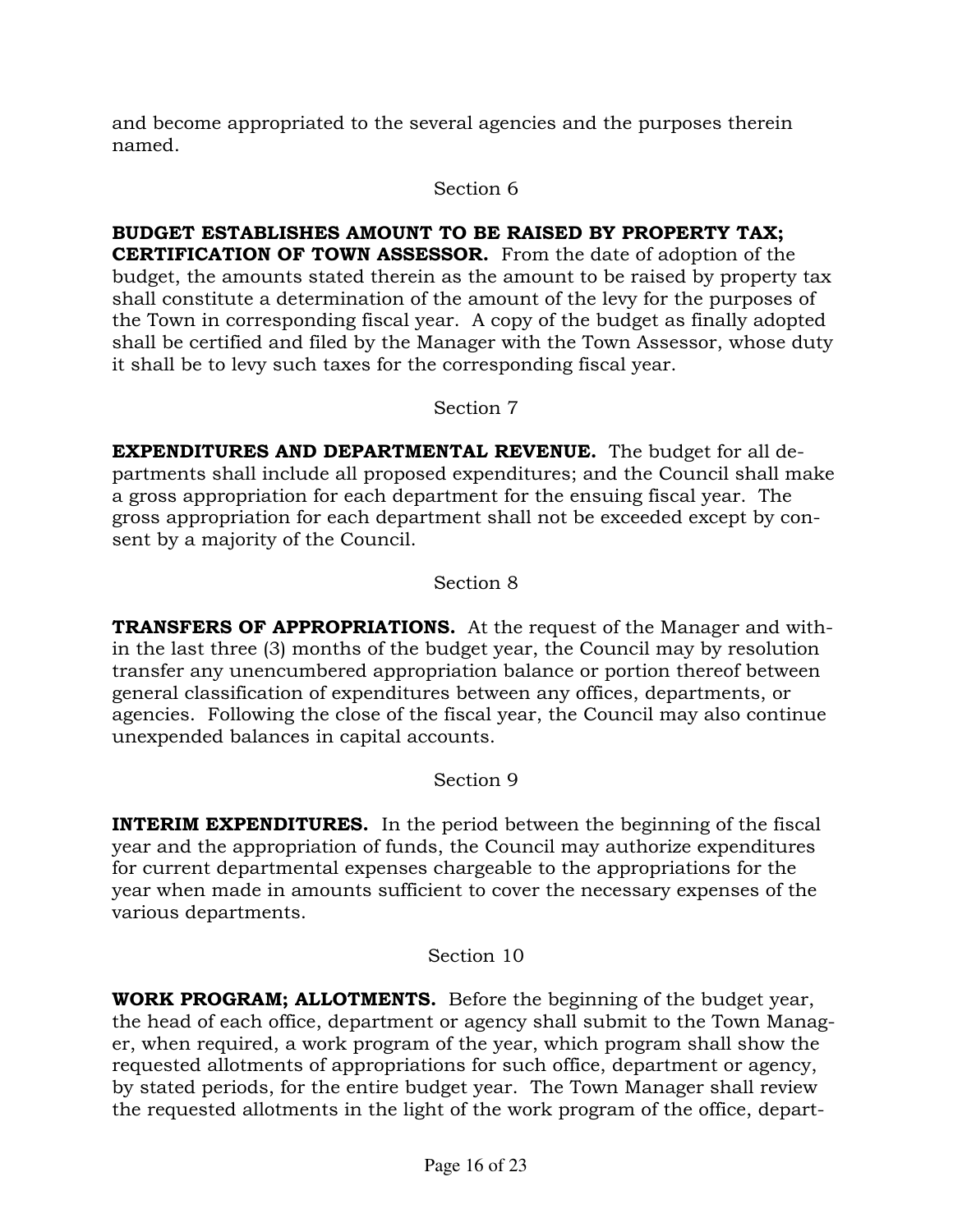ment or agency concerned, and may revise, alter or change such allotments before approving the same. The aggregate of such allotments shall not exceed the total of appropriations available to said office, department or agency for the budget year.

### Section 11

### AMENDMENTS AFTER ADOPTION.

 A. Supplemental Appropriations: If during the fiscal year, the Manager certifies that there are available for appropriation, revenues in excess of those estimated in the budget, the Council by ordinance may make supplemental appropriations for the year up to the amount of such excess, subject to the limit set forth in Article VIII, Section 2 of this Charter.

 B. Emergency Appropriations: To meet a public emergency affecting life, health, property or the public peace, the Council may make emergency appropriations. Such appropriations may be made by emergency ordinance. To the extent that there are no available unappropriated funds to meet such appropriations, the Council may by emergency ordinance authorize the issuance of temporary notes, which may be renewed from time to time, but the temporary notes and renewals of any fiscal year shall be paid not later that the last day of the fiscal year next succeeding that in which the emergency appropriation was made.

 C. Reduction of Appropriations: If at any time during the fiscal year it appears probable to the Manager that the revenues available will be insufficient to meet the amount appropriated, the Town Manager shall report to the Council without delay, indicating the estimated amount of the deficit, any remedial action taken and recommendations as to any other steps to be taken. The Council shall then take such further action as it deems necessary to prevent or minimize any deficit and for that purpose it may by ordinance reduce one or more appropriations.

### Section 12

LAPSE OF APPROPRIATIONS. Every General Fund appropriation, except an appropriation for a capital expenditure, shall lapse at the close of the fiscal year to the extent that it has not been expended or encumbered. An appropriation for a capital expenditure shall continue in force until the purpose for which it was made has been accomplished or abandoned; the purpose of any such appropriation shall be deemed abandoned if three (3) years pass without any disbursement from or encumbrance of the appropriation.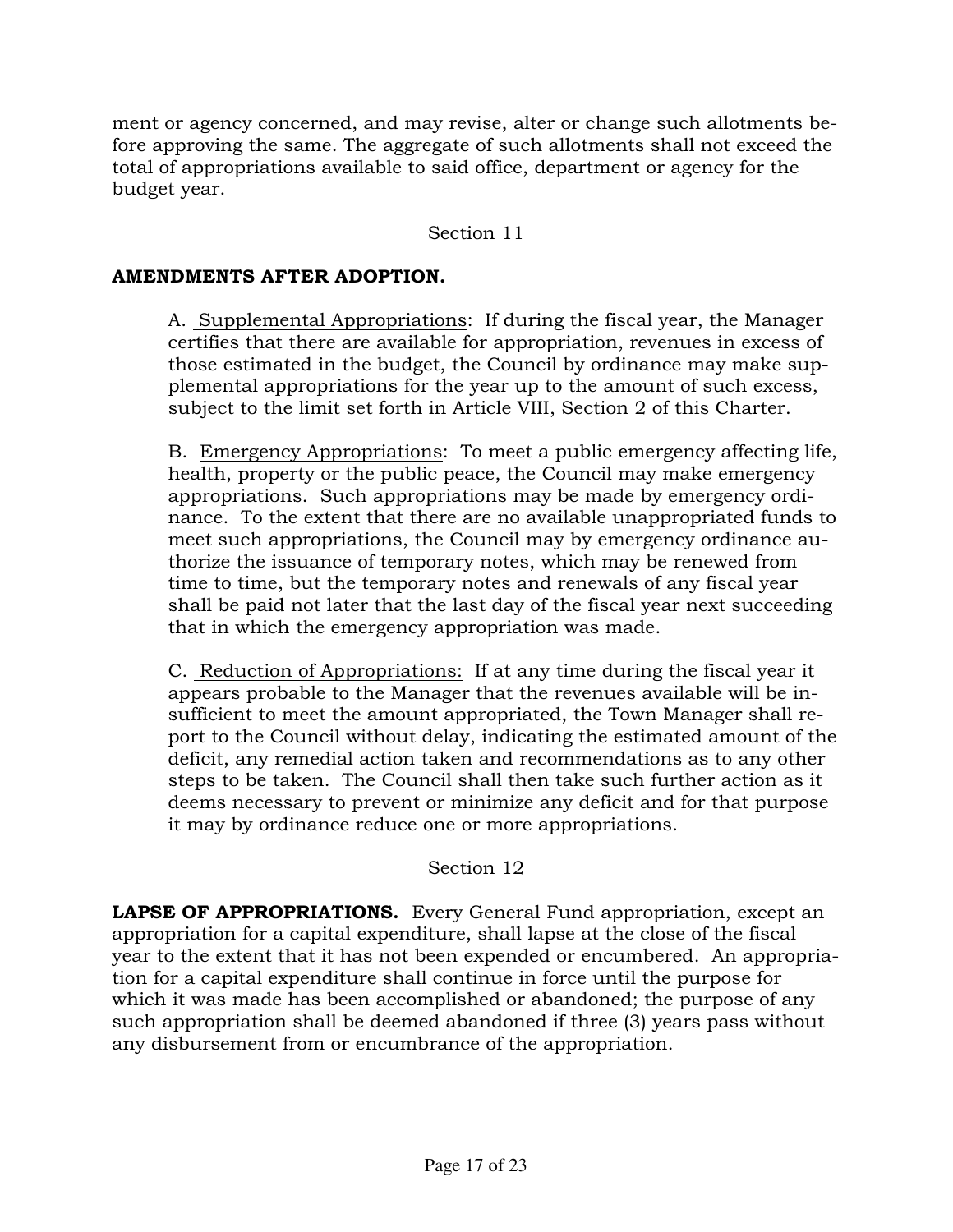### ARTICLE VI - TAX ADMINISTRATION

Section 1

**ASSESSOR.** There shall be established a Division of Assessment, the head of which shall be the Town Assessor. The Assessor, appointed as hereinbefore provided, shall perform all duties and responsibilities provided for assessors, and as the Assessor may now or hereafter be subject to, under the laws of the State of Maine.

Section 2

BOARD OF ASSESSMENT REVIEW; APPOINTMENT; VACANCIES. There shall be a Board of Assessment Review to consist of five (5) members, who shall be appointed by the Council for a term of three (3) years. Members may be removed for cause after hearing by the Council. Vacancies in the membership of such Board shall be filled by appointment of the Council for the unexpired term.

#### Section 3

BOARD OF ASSESSMENT REVIEW; POWERS AND DUTIES. The Board of Assessment Review shall have the power to:

 A. Review, on complaint of property owners, and revise assessments for the purpose of taxation of real and personal property within the Town limits made by the Town Assessor;

B. Administer oaths;

C. Take testimony;

D. Hold hearings;

 E. Adopt regulations regarding the procedure of assessment review not inconsistent with statutory provisions.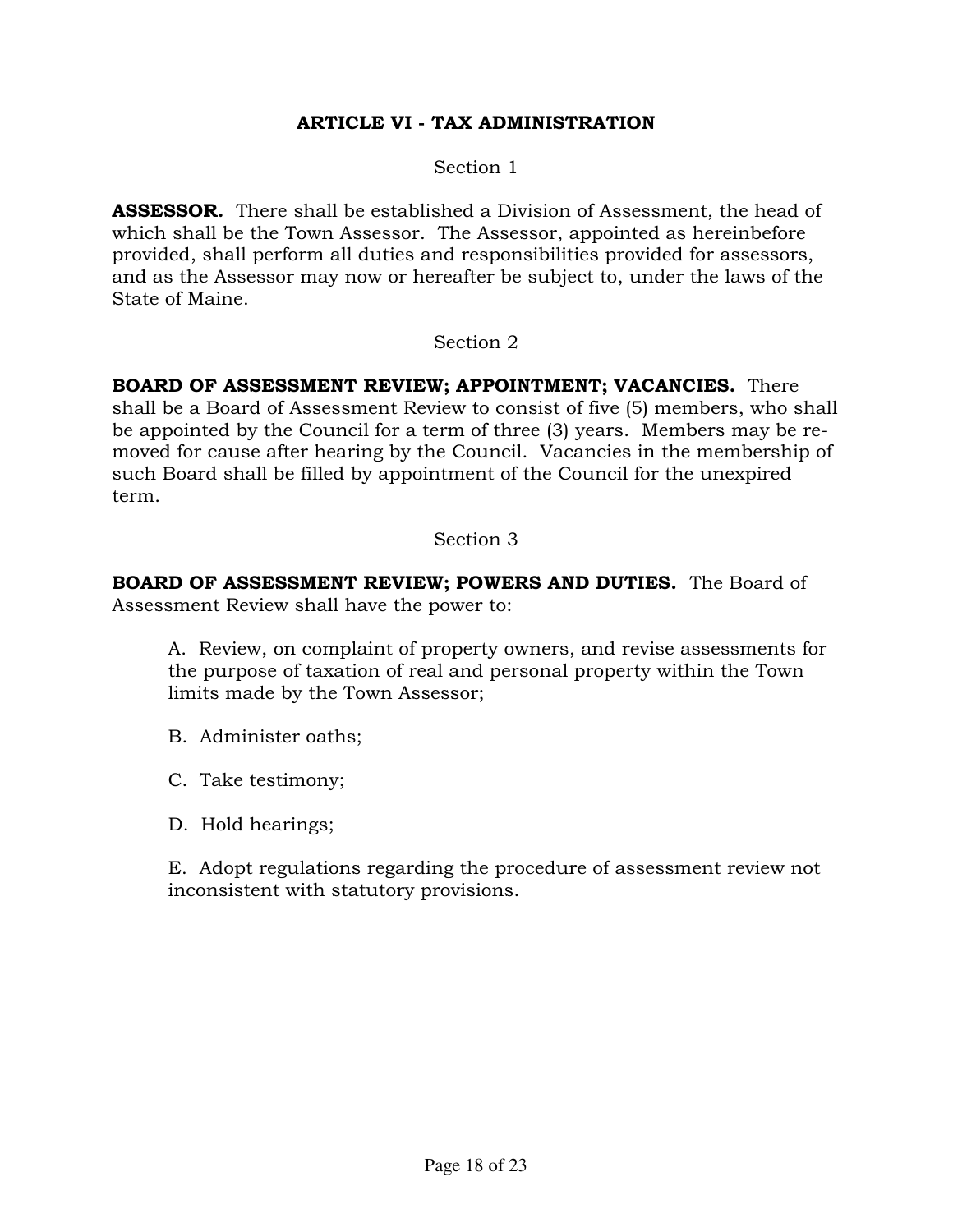### ARTICLE VII - NOMINATIONS AND ELECTIONS

Section 1

MUNICIPAL ELECTIONS. The regular election for the choice of members of the Council and the Town Clerk shall be held on the first Tuesday following the first Monday of November. All such elections shall be conducted on a nonpartisan basis and without party designations on the election ballot.

### Section 2

NOMINATION. Any qualified voter of the Town may be nominated for the Council or Town Clerk by the use of nomination papers in accordance with the Statutes of the State of Maine.

#### Section 3

CONDUCT OF MUNICIPAL ELECTIONS. The provisions of the Statutes of the State of Maine relating to the qualifications of voters, the registration of voters, the nomination for any office, the manner of voting, the duties of election officers and all other particulars relative to preparation for, conducting and management of elections, so far as they may be applicable, shall govern all municipal elections, except as otherwise provided in this Charter.

Section 4

VOTING PLACES. The voting places for municipal elections shall be those which have been or may hereafter be established for State elections.

### Section 5

ELECTION OFFICIALS. The Town Council shall, not less than ten (10) days before any election, approve the appointment of an Election Warden and Deputy Warden made by the Town Clerk as required by relevant Maine statute (21-A M.R.S.A. Chapter 7 or its successor) and, not later than May 1<sup>st</sup> of any general election year, appoint regular Ballot Clerks for each voting place.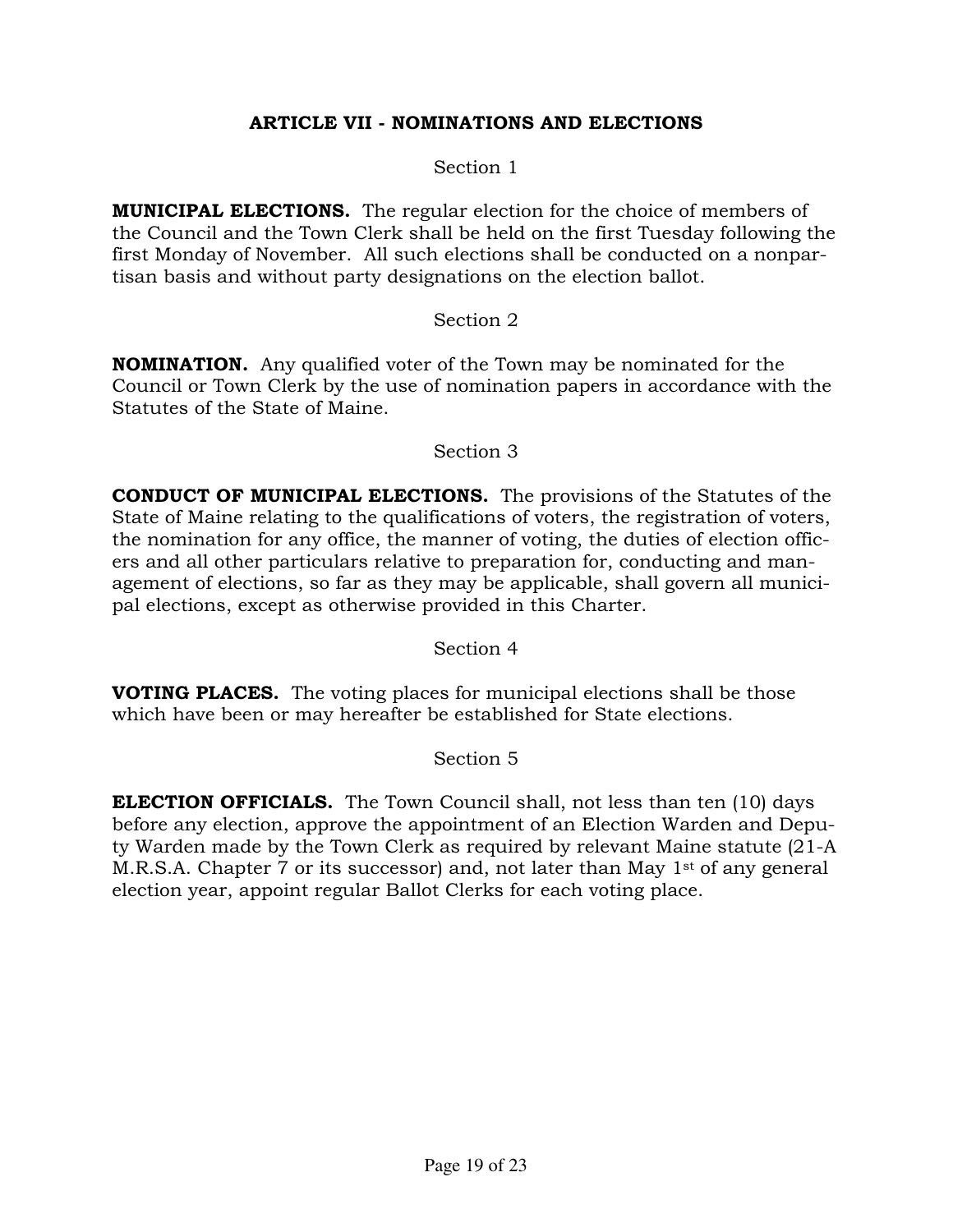### ARTICLE VIII - THE TOWN MEETING

Section 1

ANNUAL AND SPECIAL TOWN MEETING. An annual Town Meeting for the consideration of the budget and the transaction of other Town business which voters are authorized to vote upon shall be held on the first Saturday following the second Tuesday in June. Special Town Meetings may be called by the Council.

#### Section 2

WHEN ACTION BY TOWN MEETING REQUIRED. The annual budget, as provided in Article V; any appropriation of twenty-five thousand dollars (\$25,000) or more in addition to or supplementary to the annual budget appropriation; the issuance of bonds or notes, except notes in anticipation of taxes to be paid within the fiscal year in which issued; shall become effective only after it has been adopted at a Town Meeting by the vote of a majority of those present and entitled to vote at such meeting. The Town Meeting shall not increase the amount of any appropriation recommended by the Council and shall not increase the amount of any bond issue above the amount recommended by the Council.

### Section 3

**APPLICATION.** The provisions of this Article shall not apply to any appointments of officers, or members of commissions or of boards made by said Town Council, or to the appointment or designation of officers of the Town Council or to rules governing the procedure of the Town Council.

#### Section 4

METHOD OF DISCONTINUING THE TOWN MEETING. At any time, not less than ten per cent (10%) of the registered voters of the Town may petition over their personal signatures for a referendum vote on the ballot at a general or special Town election on the proposition of discontinuing the Town Meeting. The proper election officials of the Town shall take such steps as may be necessary to place such question upon the ballot at the next General Election or at a Special Election called for that purpose. If at such General Election or Special Election a majority of the electors of the Town voting on the question shall vote for the discontinuing of the Town Meeting of the Town of Windham, the powers heretofore vested in the Town Meeting shall be conferred upon and exercised by the Town Council.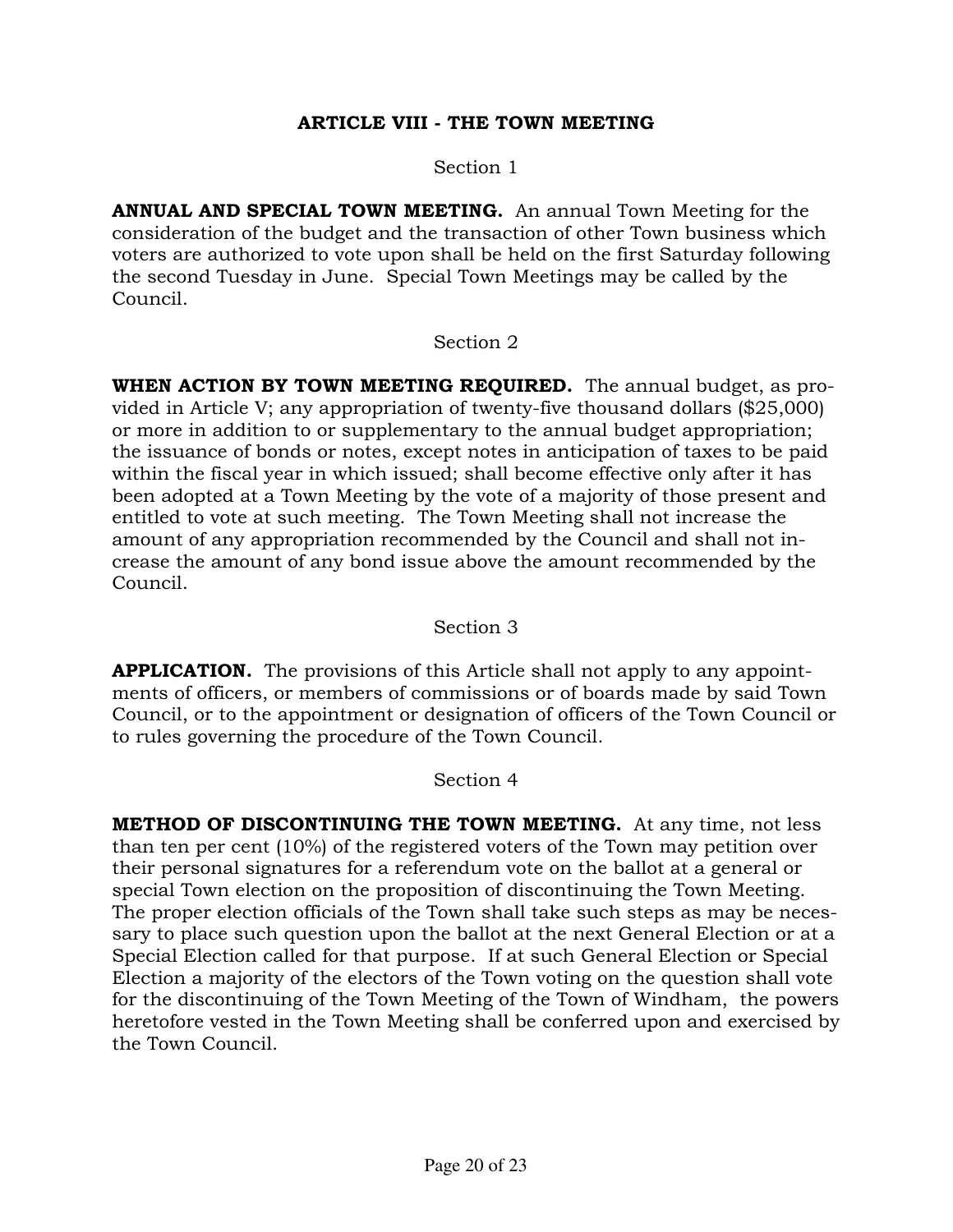### ARTICLE IX - INITIATIVE AND REFERENDUM

#### Section 1

PETITION FOR OVERRULE OF ACTION OF COUNCIL. All ordinances, resolutions or votes, except those making appointments or removals or regulating exclusively the internal procedure of the Council, shall be subject to overrule by a referendum, by direct vote of the whole people by secret ballot, as follows:

If, within twenty (20) days after the enactment of any such ordinance, resolution or vote, a petition signed by not less than ten per cent (10%) of the registered voters of the Town of Windham is filed with the Town Clerk requesting its reference to a referendum, by direct vote of the whole people by secret ballot, the Council shall call a public hearing to be held within thirty (30) days from the date of the filing of such petition with the Town Clerk and shall, within thirty (30) days after said public hearing, call a special Town Meeting for the purpose of submitting to a referendum vote, by direct vote of the whole people by secret ballot, the question of adopting such ordinance, resolution or vote. Pending action by the Town Meeting, the referred ordinance, resolution or vote shall be suspended from going into operation until it has received an affirmative vote of the majority of the voters voting on said question.

#### Section 2

PETITION FOR ENACTMENT OF ORDINANCES. Not less than ten per cent (10%) of the registered voters of the Town may at any time petition for the enactment of any proposed lawful ordinance by filing such petition, including the complete text of such ordinance, with the Town Clerk. The Council shall call a public hearing to be held within thirty (30) days from the date of the filing of such petition with the Town Clerk, and shall within thirty (30) days after said public hearing call a special Town election for the purpose of submitting to a referendum vote, by direct vote of the whole people by secret ballot, the question of adopting such ordinance, unless prior to the call for said Town election, such ordinance shall be enacted by the Council. Such Ordinance shall take effect on the tenth (10th) day after the conclusion of such referendum, provided a majority of those voting thereon shall have voted in the affirmative.

Any such proposed ordinance shall be examined by the Town Attorney before being submitted to referendum. The Town Attorney is authorized to correct the form of such proposed ordinance for the purpose of avoiding repetitions, illegalities and unconstitutional provisions, and to assure accuracy in its text and references and clearness and preciseness in its phraseology, but he/she shall not materially change its meaning and effect.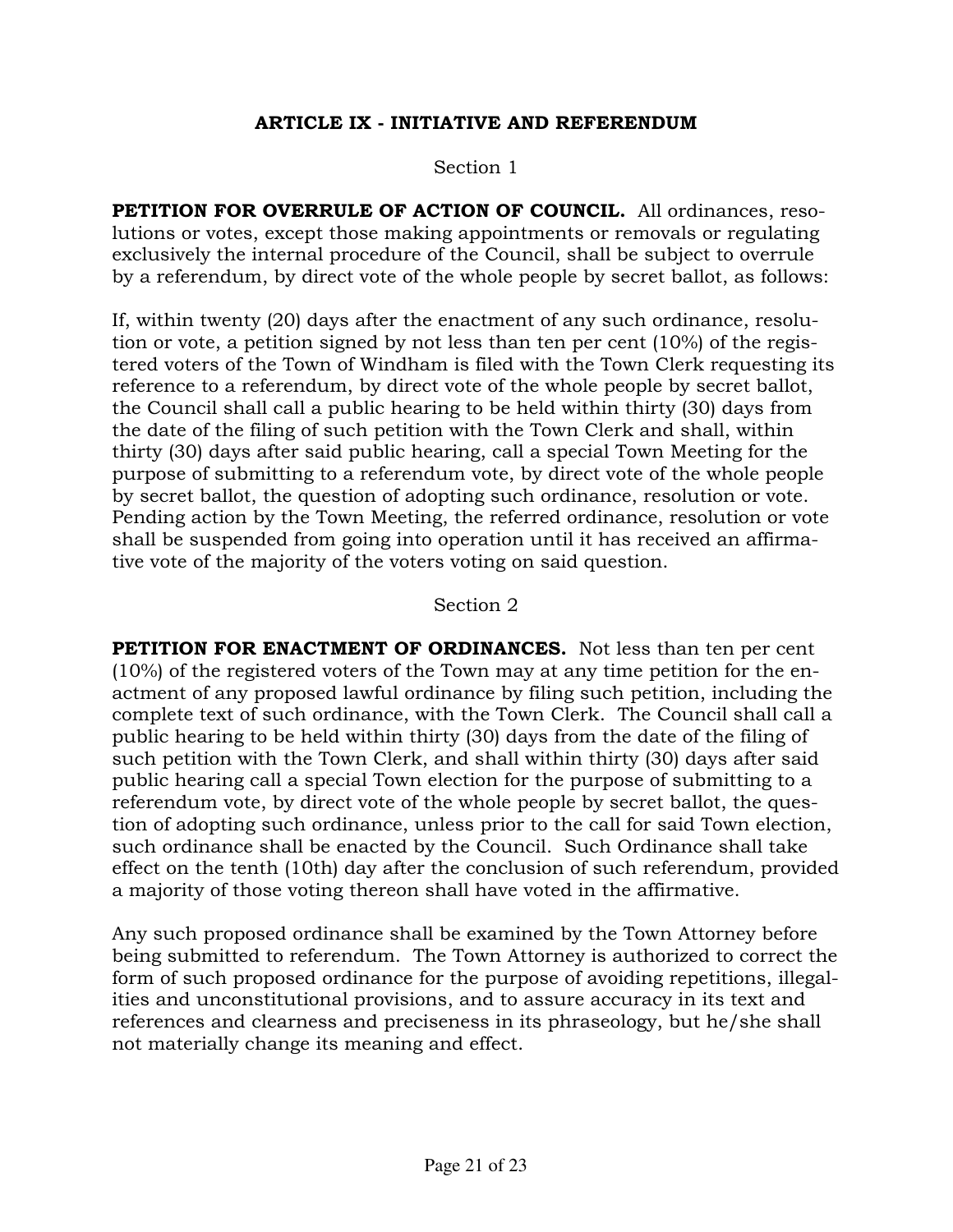### Section 3

FORM OF BALLOT. The form of ballot for the proposed ordinance, or repeal of such ordinance, resolution or vote shall be substantially as follows:

"Shall the proposed ordinance (resolution, vote or Charter amendment), a copy of which is printed herein or attached hereto, be adopted?"

| For the Ordinance | Against the Ordinance |
|-------------------|-----------------------|
|                   |                       |

The voter shall write a cross or check mark in the appropriate box.